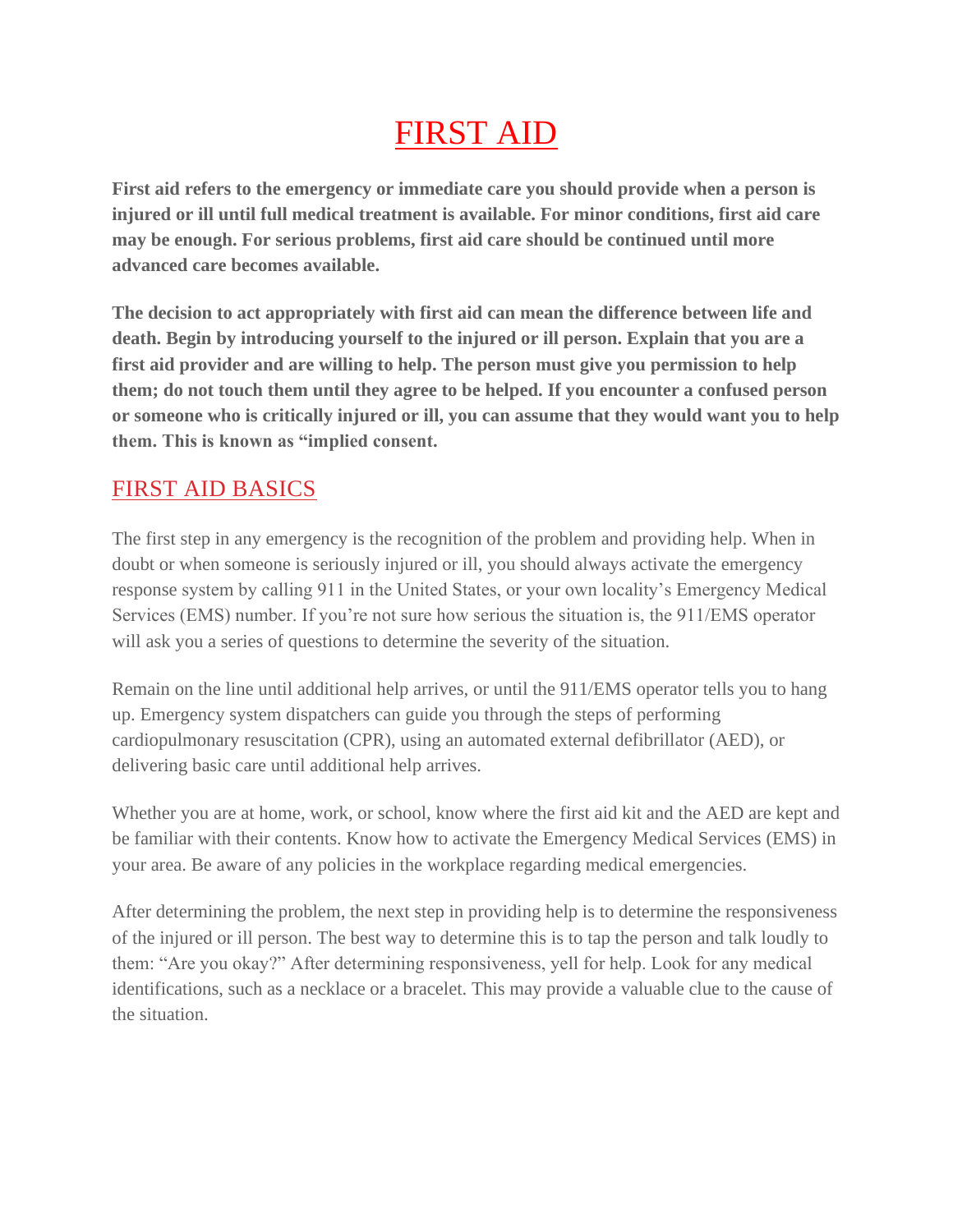### SCENE SAFETY

Assessing the safety of the surroundings is critical when approaching any scene. You do not want to become another person who is injured or ill, so look for any potential dangers. Remove the person from any dangers, such as the presence of water at the scene. Be especially alert to avoid danger from automobile traffic.

### HANDWASHING AND PERSONAL PROTECTIVE GEAR

Handwashing is essential in the prevention of disease and illness. Wash your hands after each episode of care and after taking off gloves. When a sink is not available, use hand sanitizers. (Most hand sanitizers are alcohol-based and are a substitute for handwashing when needed.)



*Figure 1*

#### *Proper handwashing technique is fairly simple:*

- Completely wet your hands and generously apply soap.
- Rub vigorously for at least 20 seconds *(Figure1).*
- Rinse your hands with plenty of running water.
- Dry your hands with a towel or air dryer.

Using personal protective gear is an important strategy to minimize the risk of blood and bodily fluid exposure. If the person is bleeding, always wear gloves and protective eyewear when giving first aid care. The universal precaution is to use personal protective equipment whenever there is possible exposure to blood or bodily fluids; it reduces the risk for both the rescuer and the injured/ill person to be exposed to a blood-borne disease. Gloves protect your hands from exposure to blood and other bodily fluids, while eye protection prevents accidental exposure from splashing fluids.